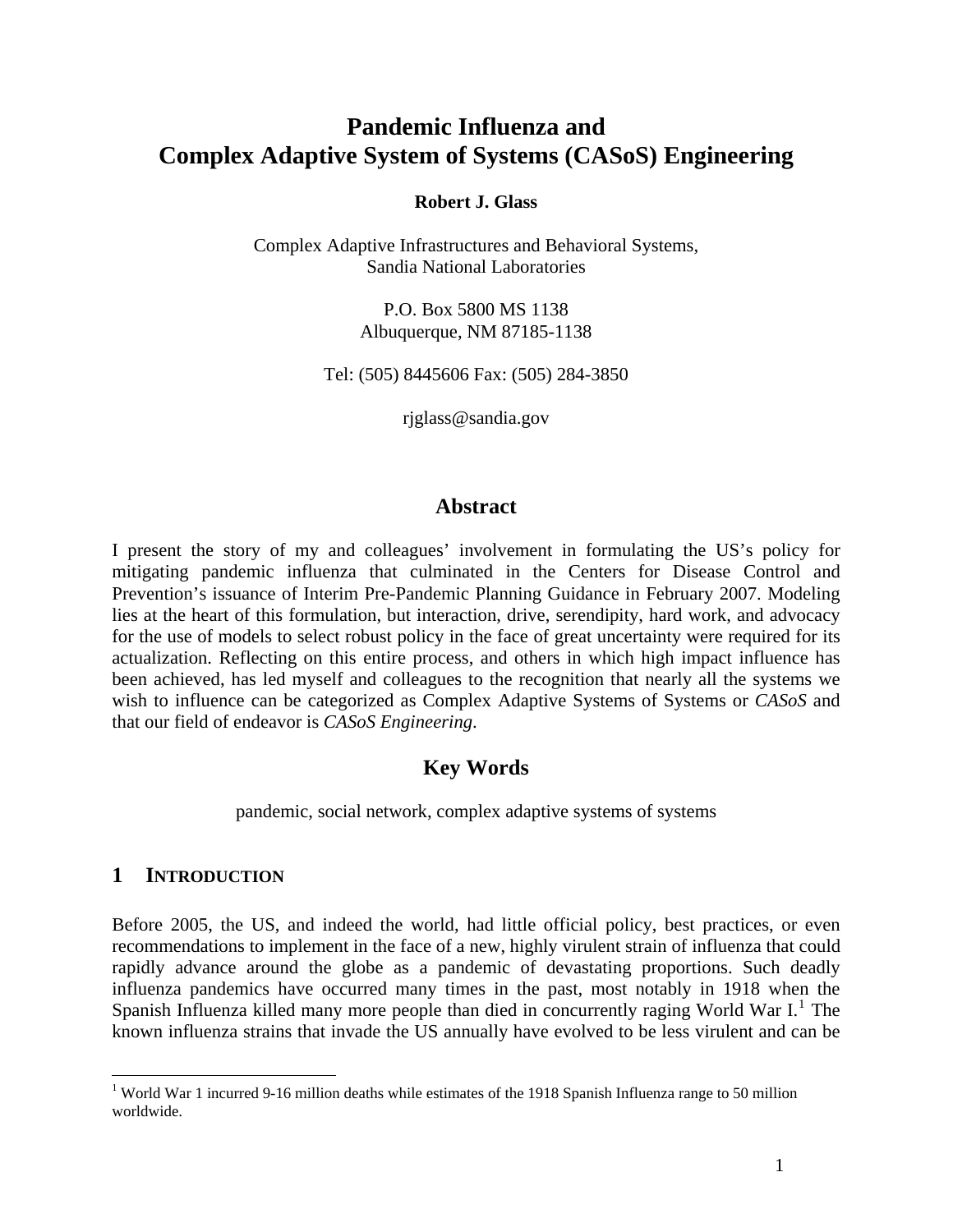<span id="page-1-5"></span>curbed using pharmaceutical measures such as vaccines and antiviral drugs. $^2$  $^2$  Indeed, US public health measures to curb influenza in 2005 were entirely founded on these pharmaceutical measures. However, in the event of the eruption of a new strain, effective vaccine would not be available for 6 to 9 months<sup>[3](#page-1-1)</sup>, much longer than the likely time for the new strain to spread globally given today's highly connected world. Now in 2009, the US Centers for Disease Control and Prevention's (CDC) guidance for non-pharmaceutical community mitigation strategies forms the core of our national pandemic policy with Pandemic Preparedness Plans having been formulated at nearly every scale from the federal through state and local government, through business and industry, to schools and individual households (CDC, 2007). Although these plans must all be considered as "interim" due to the uncertainties associated with nearly every disease factor and its spread locally and across the globe, there is policy now where none previously existed. As the new H1NI strain dubbed "swine flu" has arisen to pandemic status in the summer of  $2009<sup>4</sup>$  $2009<sup>4</sup>$  $2009<sup>4</sup>$ , this policy is undergoing its first test and refinement.

Here, I recount the story of how I and colleagues contributed to and influenced the formulation of policy for the mitigation of influenza pandemics in the US. Because I tell this story from my own view, it is necessarily incomplete but hopefully conveys a sense of the efforts that I myself was involved in or knew about. At the core of our contribution were modeling and analysis but the actualization of the insights we gained through that effort required interaction, drive, serendipity, hard work, and advocacy for the use of models to select robust policy in the face of great uncertainty. The model that we designed, built, and applied to this problem and the string of resulting studies have been published in a series of papers beginning in 2005, with more to come; details of the model and our results may be found in these papers as referenced in the text below. The timescale for influence of public policy, however, was much shorter than the publication cycle and required active involvement in the process of its formulation.

The story really begins in 2003 when we began to build the capability for rapid modeling of infrastructure within the National Infrastructure Simulation and Analysis Center<sup>[5](#page-1-3)</sup> (NISAC) at Sandia National Laboratories<sup>[6](#page-1-4)</sup> (SNL). Our capability was abstracted from the science of complexity and combined simple local processes that generate emergent behavior at a larger scale (power laws in space and time) with complex networks, both features of nearly all

<span id="page-1-0"></span><sup>&</sup>lt;sup>2</sup> Normal seasonal influenza results in the deaths of from 30 to 40 thousand people annually in the US alone, mainly among the elderly and immune-compromised.

<span id="page-1-1"></span> $3$  "A vaccine probably would not be available in the early stages of a pandemic... Once a potential pandemic strain of influenza virus is identified, it will take [six to nine] months before a vaccine will be widely available." [U.S. Centers for Disease Control, "Pandemic Influenza, Q&A," December 2005]. 4

<span id="page-1-2"></span><sup>&</sup>lt;sup>4</sup> On June 11, 2009, the World Health Organization (WHO) signaled that a global pandemic of novel influenza A (H1N1) was underway by raising the worldwide pandemic alert level to Phase 6. This action was a reflection of the spread of the new H1N1 virus, not the severity of illness caused by the virus. At the time, more than 70 countries had reported cases of novel influenza A (H1N1) infection and there were ongoing community level outbreaks of novel H1N1 in multiple parts of the world. From [http://www.pandemicflu.gov](http://www.pandemicflu.gov/).

<span id="page-1-3"></span><sup>&</sup>lt;sup>5</sup> NISAC is a program under the Department of Homeland Security's (DHS) Preparedness Directorate. Sandia National Laboratories (SNL) and Los Alamos National Laboratory (LANL) are the prime contractors for NISAC under the programmatic direction of DHS's Office of Infrastructure Protection (IP), Infrastructure Analysis and Strategy Division (IASD).

<span id="page-1-4"></span><sup>&</sup>lt;sup>6</sup> SNL is a multiprogram laboratory operated by Sandia Corporation, a Lockheed Martin Company, for the United States Department of Energy's National Nuclear Security Administration under contract DE-AC04-94AL85000.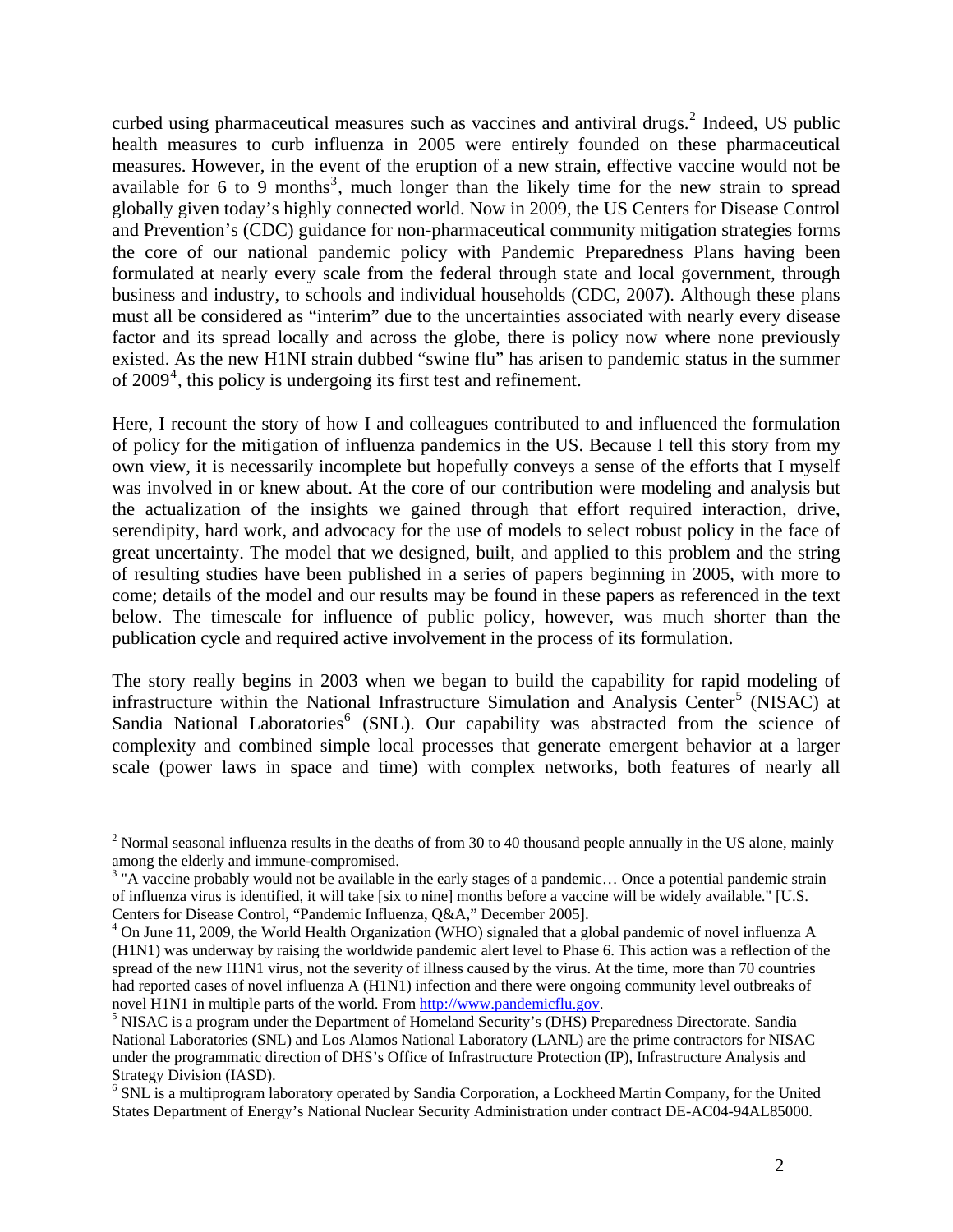<span id="page-2-4"></span>infrastructure as well as human and biological interaction.<sup>[7](#page-2-0)</sup> The story I recount in this paper focuses primarily on the period from the Fall of 2005 through the Winter of 2006 during which time we laid the foundation for and instigated the concept of Targeted Layered Containment (TLC). Following significant investment in a multi-pronged effort led by the US White House Homeland Security Council over the following year, TLC became integral to the CDC's Guidance released in February 2007 (CDC, 2007) that forms the basis of our current national pandemic policy. This containment approach, founded on non-pharmaceutical strategies that target the local social network on which influenza spreads, has been integrated into the guidance of the World Health Organization (WHO, 2009) and the policy of many countries around the world. And work continues.

Reflection on this entire process and others in which high impact influence has been achieved has led myself and colleagues to the recognition that nearly all the systems we wish to influence are Complex Adaptive Systems of Systems or *CASoS* and that our field of endeavor is *CASoS Engineering* (Glass et al., 2008). One of our aspirations is to control these systems through the formulation of policy whose choice is robust to uncertainty. To be successful, these robust policies must also be supported by incentives that sustain the critical enablers of system resilience. Identification and formalization of the process of CASoS Engineering has led to a new growing initiative, the *CASoS Engineering Initiative*. [8](#page-2-1)

# **2 THE PANDEMIC STORY**

**PROLOGUE:** In 2005, influenza A (H5N1), commonly known as "avian influenza" or "bird flu," became a matter of intense concern for public health officials world wide. From origins in Southeast Asia, H5N1 was spreading rapidly through domestic and wild populations of fowl: people in close contact with infected birds could become infected; over half of the people infected died. Luckily, H5N1 had not developed the ability to be passed from human to human at that time. As was known, forensic geneticists had established that the 1918 Spanish influenza virus (which killed over 50,000,000 people world-wide) required just a small set of critical mutations from its original avian form to jump species and allow human to human transmission. H5N1 already had achieved several of these mutations. We had a looming life or death problem of global proportion.<sup>[9](#page-2-2)</sup>

**TASKING:** On Halloween 2005, NISAC received a call. Could we prepare a brief for Secretary Chertoff of the US Department of Homeland Security (DHS) as background for a cabinet level table top exercise at the White House? He and other Department Secretaries would be playing out possible strategies and their consequences in preparation for a potential impending influenza pandemic. The constraints on the exercise reflected the reality at the time: pandemic now; no vaccine; and extremely limited antiviral supplies<sup>[10](#page-2-3)</sup>. What could we do to avert disaster? The

<span id="page-2-5"></span> $\overline{a}$ 

<span id="page-2-0"></span><sup>&</sup>lt;sup>7</sup> See the NISAC-AMTI web site at :  $\frac{http://www.sandia.gov/nisac/amti.html}{\text{8}}$ .

<span id="page-2-1"></span><sup>&</sup>lt;sup>8</sup> See the Sandia-CASoS website at: [www.sandia.gov/casos.](http://www.sandia.gov/casos)

<span id="page-2-2"></span><sup>&</sup>lt;sup>9</sup> See <http://www.avianinfluenza.org/mutated-avian-influenza-virus-h5n1.php> for a thorough synopsis of H5N1 then and now.

<span id="page-2-3"></span><sup>&</sup>lt;sup>10</sup> US had enough oseltamivir to treat 2.3 million people<u>: http://www.cmaj.ca/cgi/content/full/173/7/743-a</u>.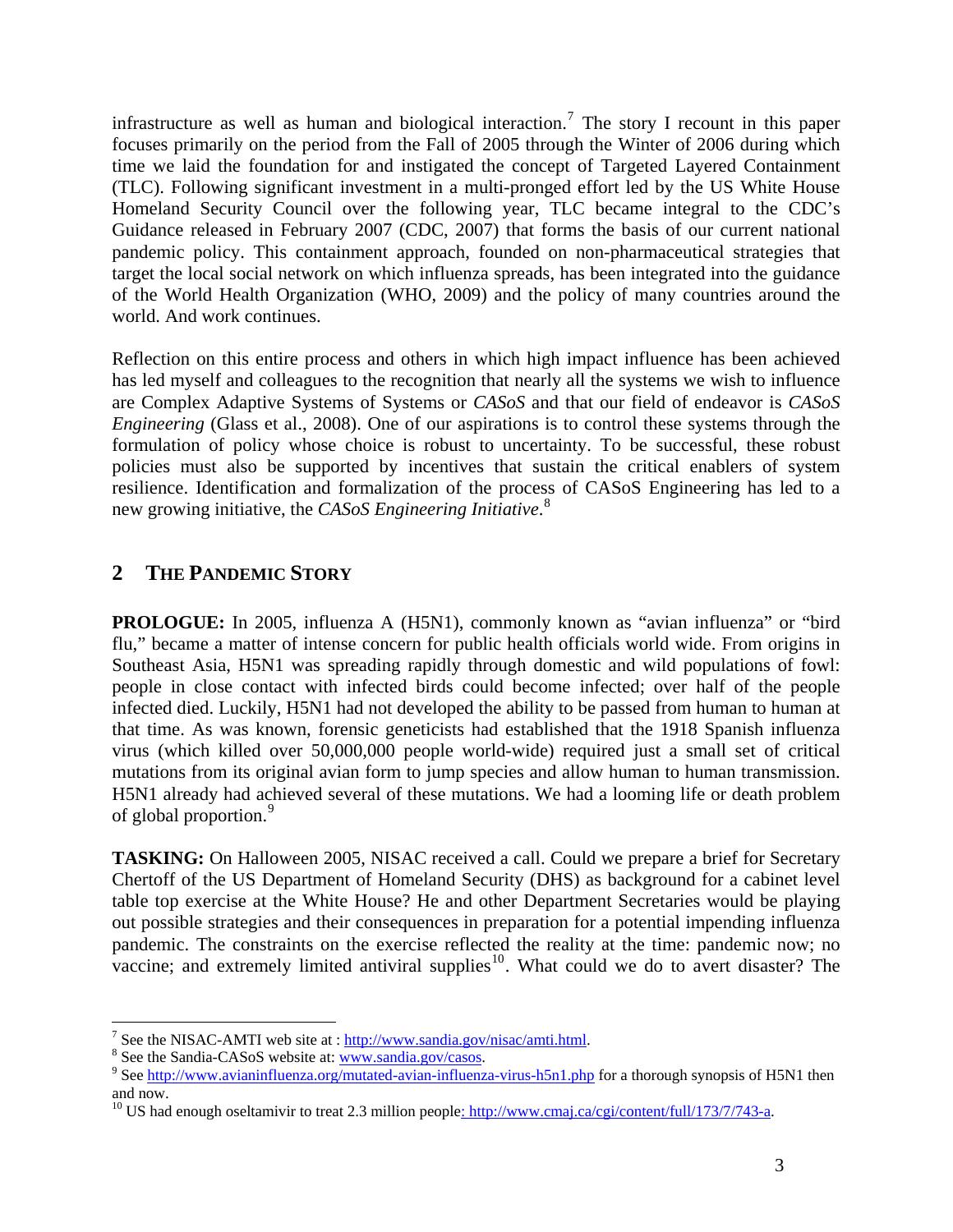exercise would be conducted the second week of December, 2005: we had roughly a month to prepare our brief.

**PREVIOUS EFFORTS 1:** Over the preceding years, we had begun an effort at SNL-NISAC called the Advanced Methods and Techniques Investigations or AMTI.<sup>[7](#page-2-4)</sup> The AMTI effort was to be a long-term investment in understanding critical infrastructures and their interdependencies. Our purpose was to identify and develop theories, methods, and analytical tools useful for understanding the structure, function, and evolution of complex, interdependent critical infrastructures (Glass et al. 2003). Critical Infrastructures are formed by a large number of components that interact within complex networks. As a rule, infrastructures contain strong feedbacks either explicitly through the action of hardware/software control, or implicitly through the action/reaction of people. Individual infrastructures influence others and grow, adapt, and thus evolve in response to their multifaceted physical, economic, cultural, and political environments. Simply put, critical infrastructures are *complex adaptive systems*. Complexity makes understanding and modeling critical infrastructures with classical means particularly difficult. Fortunately, there had been a great deal of basic research over the previous years focused on understanding complex adaptive systems and developing theories to explain how they behave under stress. We had begun to use this perspective in AMTI to reveal strategies that would make critical infrastructures more robust and/or resilient, and enable the formulation of long term policies whereby robustness and resilience could evolve over time.

**REASONING BY ANALOGY:** At the time, critical controlling aspects of power grid blackouts, financial crises, riots, species extinction, forest fires and many other cascading failures had been studied and explained with simple models of complex systems (e.g., Stauffer and Aharony 1992, Jensen, 1998). The spread of a pandemic exhibits many similarities to that of a forest fire: you catch it from your neighbors. To check a forest fire, such modeling had queried two diametrically opposed approaches: building fire breaks (checkpoints) based on where people throw cigarettes (border crossings) or thinning the forest so that no matter where a cigarette (infected person) is thrown, a roaring wildfire (epidemic) will not burn. The second approach is far preferable as cigarettes will always be thrown in unexpected places and sparks from a raging fire can jump the break. Because a pandemic runs on the interactions of people, the *social network*, we asked if the social network could be thinned reactively within each community as the pandemic rolled across the globe. If effective, the thinning could stop the spread locally and might even stop the ongoing roll of the global pandemic. This approach would not hamper the free movement of people and goods and, thus, would allow business to continue to operate within the globalized economy until a vaccine could be developed. It would also remove the imposition of quarantines at any scale, later so graphically documented in a movie made for  $TV<sup>11</sup>$  $TV<sup>11</sup>$  $TV<sup>11</sup>$ . The "thinning" approach makes use of our understanding of complex systems and applies this understanding to modify the social fabric of societies. Our *problem definition* became: Could we target the social network and take it apart intelligently so as to minimize social and economic impact?

 $\overline{a}$ 

<span id="page-3-0"></span> $11$  On Tuesday, May 9, 2006, at 8 p.m., the ABC television network aired a made-for-TV movie titled "Fatal" Contact: Bird Flu in America." The movie follows an outbreak of the H5N1 avian flu virus from its origins in a Hong Kong market through its mutation into a pandemic virus that becomes easily transmittable from human to human and spreads rapidly around the world. See:<http://www.pandemicflu.gov/news/birdfluinamerica.html#guide>.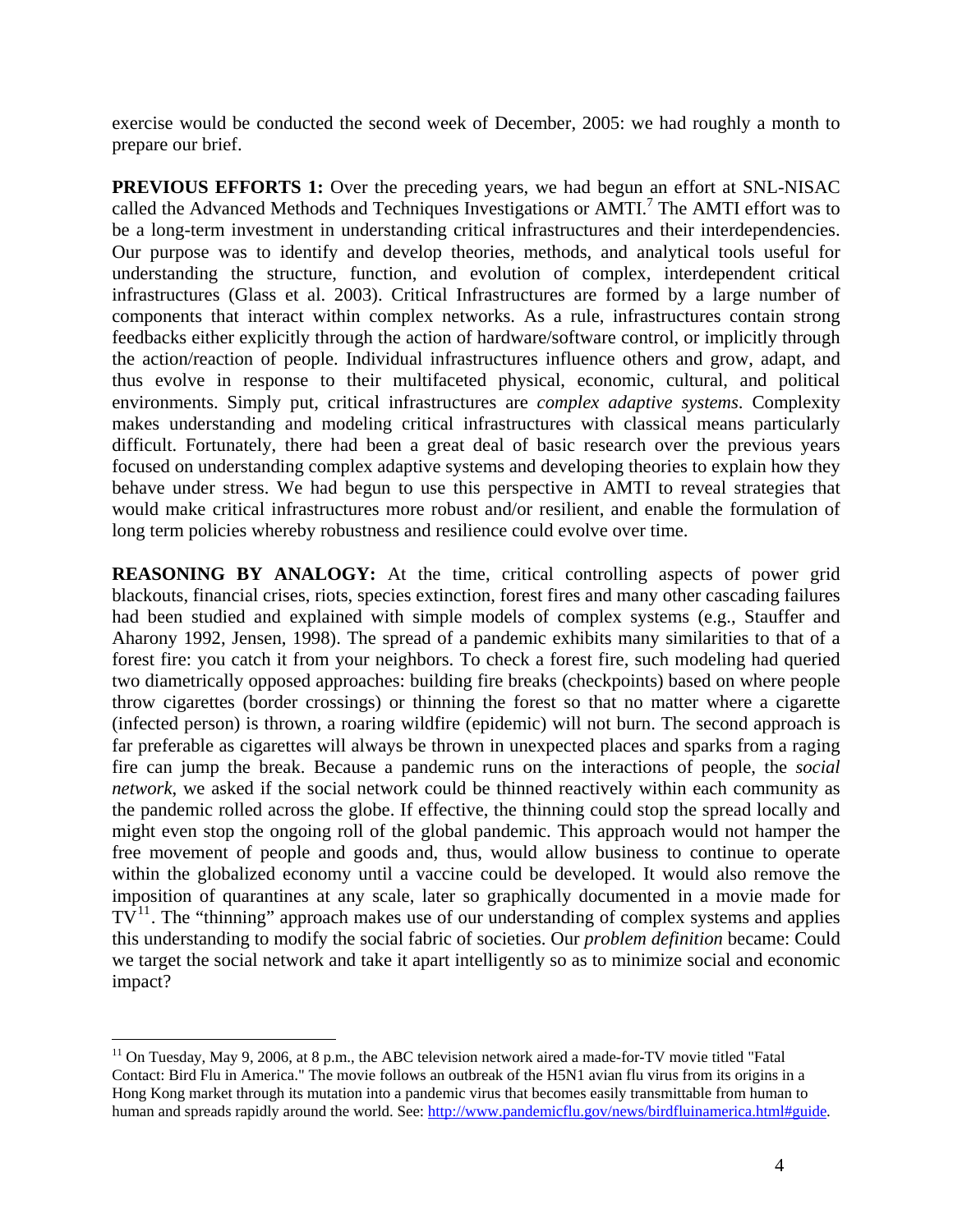**PREVIOUS EFFORTS 2:** AMTI had developed the Loki toolkit for the rapid formulation and application of network models to complex systems. Loki is a set of computational objects that can be selected, specialized, and combined to create models of diverse networks including power systems, pipelines, social networks, and financial networks, as well as interactions among them. We had used Loki on two test problems with significant and rapid results: electric power grids and large value payment systems (Glass et al., 2004). Late in the 2004, my AMTI colleague Walt Beyeler implemented a disease transmission model within Loki and my collaborator and daughter Laura Glass, an Albuquerque High 9<sup>th</sup> grader at the time, adapted it to study the spread of influenza for her 2005 Science Fair project. Looking at communities of people as a network of nodes and links, Laura applied the Loki model to the spread of influenza within a social network. People were nodes, their interactions were links. Influenza would spread along these links from person to person. Together, Laura, Walt Beyeler, and I implemented a simplified version of the natural history of influenza within a model person (a simple susceptible-infected-recovered SIR model) and the probabilistic transmission across links dependent on the state of the disease in a person.





Groups and typical person-to-person links for a model teenager. The teenager (T1) belongs to a household (fully connected network, mean link contact frequency of 6 per day), an extended family or neighborhood (fully connected network, mean link contact frequency of 1 per day), and 6 school classes (ring network with connections to 2 other teenagers on each side, shown as black links; purple links denote connections of other teenagers within the class; mean link contact frequency of 1 per day). Two random networks are also imposed: 1 within the age group (teenager random, average of 3 links per teenager, mean link contact frequency of 1 per day) and 1 across all age groups (overall random, average of 25 links per person [not all links shown], mean link contact frequency of 0.04 per day). Figure 2 from Glass et al., 2006, but originally conceptualized as Figure 3 in Laura Glass's 2005 Intel Science Fair report.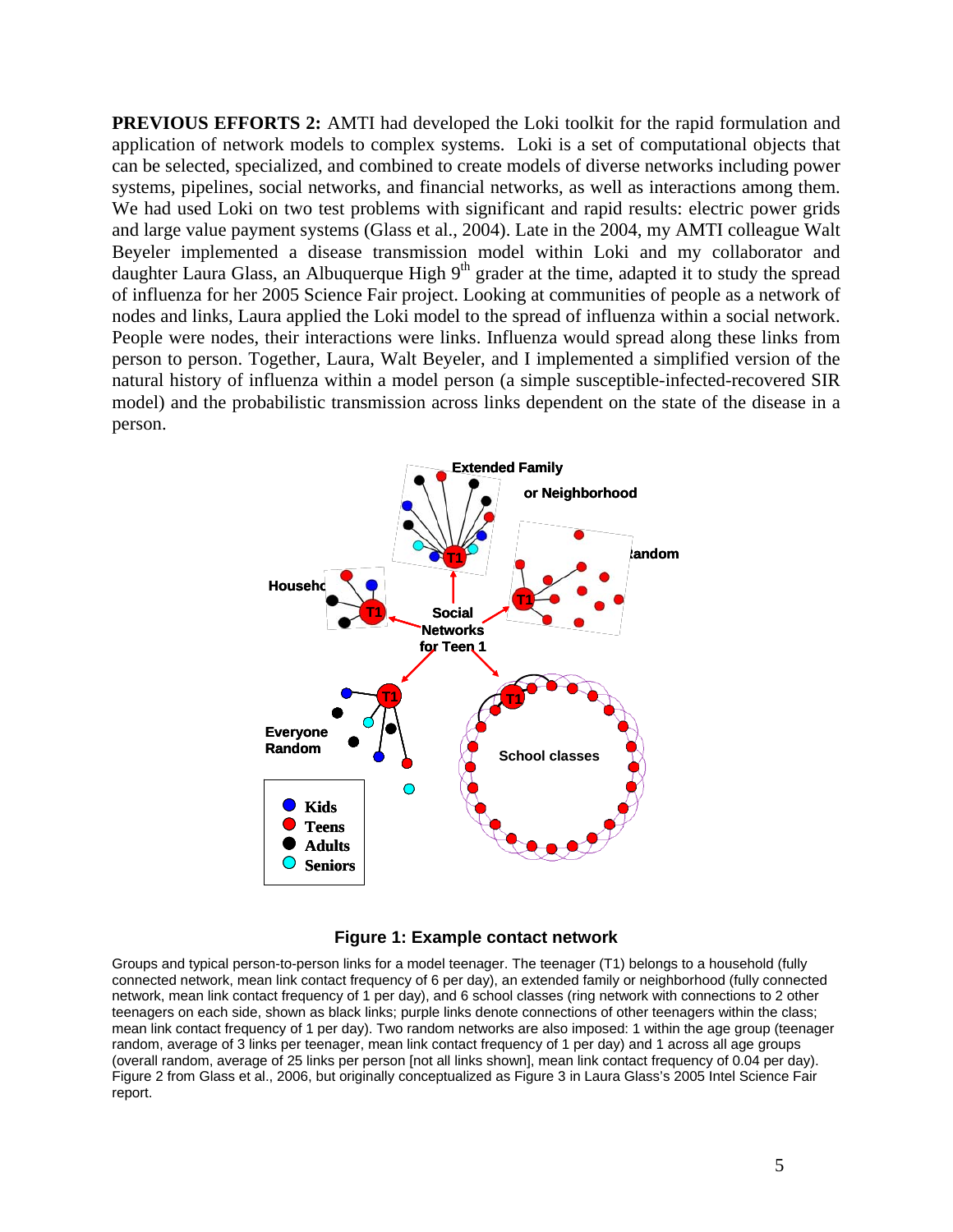To define the relationship links that people have, Laura asked a set of experts (e.g., moms with kids, kids at school, parents who work outside the home, the elderly) a series of questions: "what are your groups, how big are they, how often do you go to them and for how long, and how many people do you interact with there." From this general information she constructed a social network for representative community members (see **Figure 1**) and combined them into a community of 10,000 people with multiple overlapping group sub-networks.

The representative community drew its members from the area surrounding a school within the larger city of Albuquerque, NM. By studying how influenza spread through the local community of 10000, Laura identified children and teens as the culprits and showed that vaccinating them alone was more effective at protecting the community then vaccinating adults or the elderly (see **Figures 2 and 3**).



### **Figure 2: Influence of Vaccination Strategies on Epidemic.**

Current policy implemented in years past averaged 26% vaccination for kids and teens, 30% for adults, and 59% for seniors. This policy is compared with vaccination of most seniors (90%) as they are the ones most likely to die and vaccination of most kids (90%) and teens (90%) as they are the ones that rapidly spread the disease to the most number of people. Figure 8 from Laura Glass's 2005 Intel Science Fair report.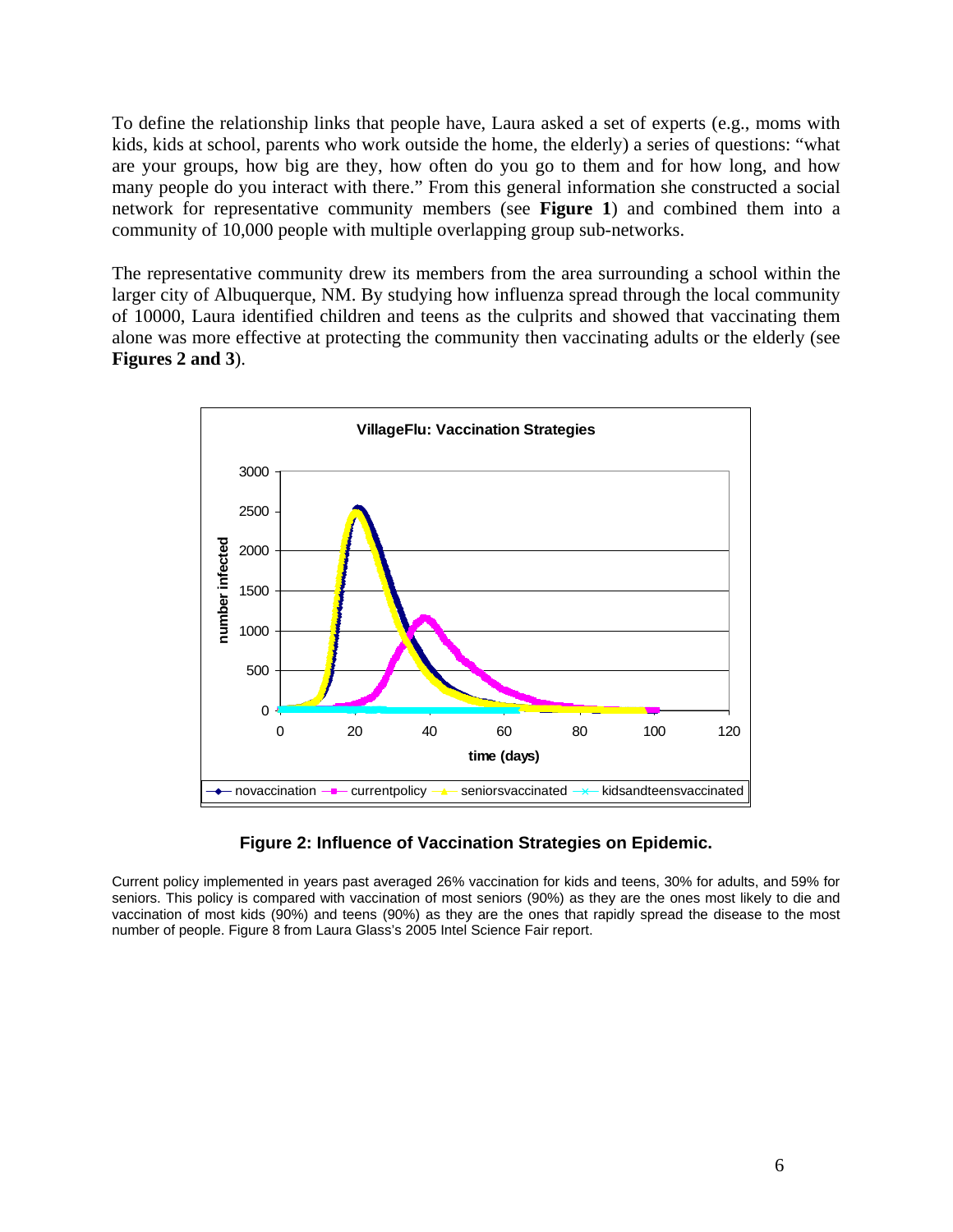

#### **Figure 3: Influence of Vaccinated Fraction of Children and Teens on epidemic.**

As the fraction of children and teens that are vaccinated increase, the severity of the epidemic decreases. For a 1958-like epidemic, herd immunity occurs at a fraction of approximately 0.6, thus protecting the entire population when only about 18% of it are vaccinated. Figure 10 from Laura Glass's 2005 Intel Science Fair report.

This result was of particular relevance due to the events of the Fall 2004 when the annual supply of vaccine presented a critical shortfall. The policy at the time was to first vaccinate those most apt to die if they became infected (elderly and immune-compromised individuals), a policy that did not protect the community (or those most apt to die) most effectively. A review of the literature at the time of Laura's study showed that this result was implied by a number of studies (e.g., Reichert et al., 2001), but hers was the first to find and evaluate it using a model. Laura went on to win the Grand Award at the New Mexico State Science Fair and take  $4<sup>th</sup>$  place in Medicine and Health Sciences at the INTEL International Science and Engineering Fair in Phoenix, Arizona in April, 2005.

**OUR INITIAL PANDEMIC ANALYSIS:** Returning to the pandemic problem for DHS Secretary Chertoff, I ran Laura's model with a disease manifestation for influenza approximated from the literature and demonstrated that when tuned to the overall attack rate for the 1958 pandemic the model successfully predicted that pandemic's outcomes for the percentages of people of different age classes who were infected, suggesting that the node and link behavior, the network, and the combination, embodied representative "physics" for this problem. This level of model testing was standard for what others could and have done with their models of the ordinary differential equation, discrete stochastic, or agent-based varieties. However, all these other models and model types relied on parameters that were calibrated to the details of an actual epidemic (often many, many parameters!). Our model was based on informed approximations of the social network that anyone could give us (expert elicitation), simple assumptions for the relative effectiveness of transfer by age class (e.g., the effective transmission rate between children was assumed to be twice that between adults because of social interaction behavior), the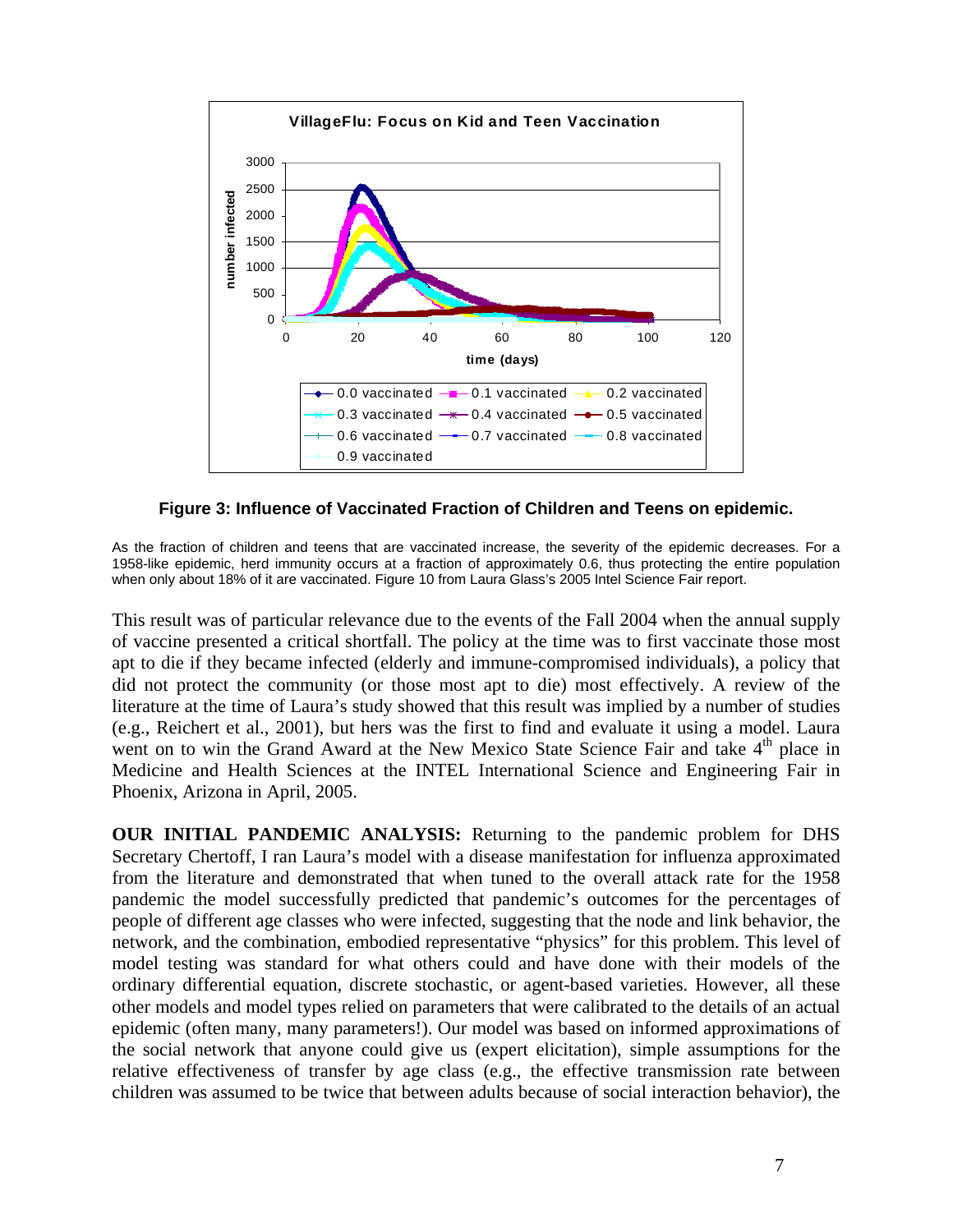basic disease manifestation and life history of influenza as could be obtained from clinical measurement and reported in the literature, and one parameter for the overall disease infectivity that was adjustable to yield a selected total number of people infected over the course of an epidemic (the attack rate).

With my daughter Laura, I then concentrated on taking the social network apart in an intelligent, targeted fashion that would minimize societal burden. I built on Laura's results and focused on children and teens: in which groups were they transmitting the flu? A careful analysis of the network of infectious contacts showed that children and teens form its backbone (see **Figure 4**) and identified schools as the primary transmission environment for children and teens (see **Figure 5**). We closed the schools in the model. If the kids and teens replaced school time with time spent hanging out and interacting at the mall, analysis showed that closing schools actually made things worse. But if these young people were kept primarily at home, the spread of a 1958 like pandemic could be eliminated within the community, and if compliance was 100% with the measure, even a 1918-like infectivity might be controlled (see **Figure 6**). Adults could continue to go to work with business as usual to keep the economy rolling. While incomplete, we had the makings of a simple straightforward *solution* on which to build.



#### **Figure 4: Network of infective contacts for an unmitigated epidemic.**

growing. Figure 9 from Laura Glass's 2006 Intel Science Fair report. Outlining of red and black regions subsequently added by De. Hatchett, leader of the WH-HSC-PIP writing team. Example zones outlined in red are composed of children and teens who form the backbone of the epidemic. Example zones outlined in black are composed of adults often within the work environment where the infective network stops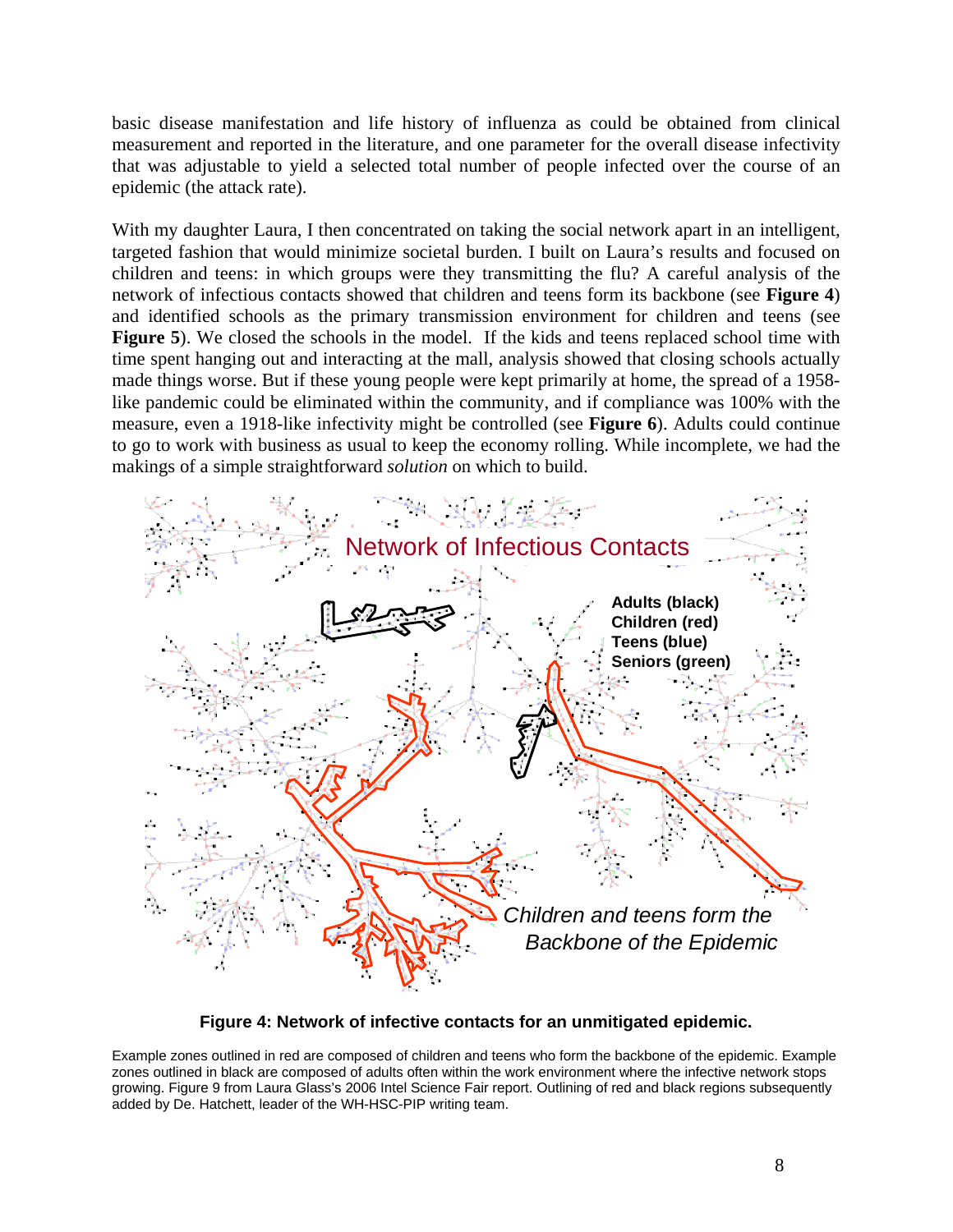

#### **Figure 5. Initial Growth of the Epidemic.**

initial seed (large purple rectangle), 2 household contacts (light purple arrows) bring influenza to the middle or high school (blue arrows) where it spreads to other teenagers. Teenagers then spread influenza to children in households who spread it to other children in the elementary schools. Children and teenagers form the backbone of the infectious contact network and are critical to its spread; infectious transmissions occur mostly in the household, neighborhood, and schools. Figure 10 from Laura Glass's 2006 Intel Science Fair report and Figure 4 from Glass et al., 2006. Initial growth of an infectious contact network. Colored rectangles denote persons of designated age class, and colored arrows denote groups within which the infectious transmission takes place. In this example, from the adult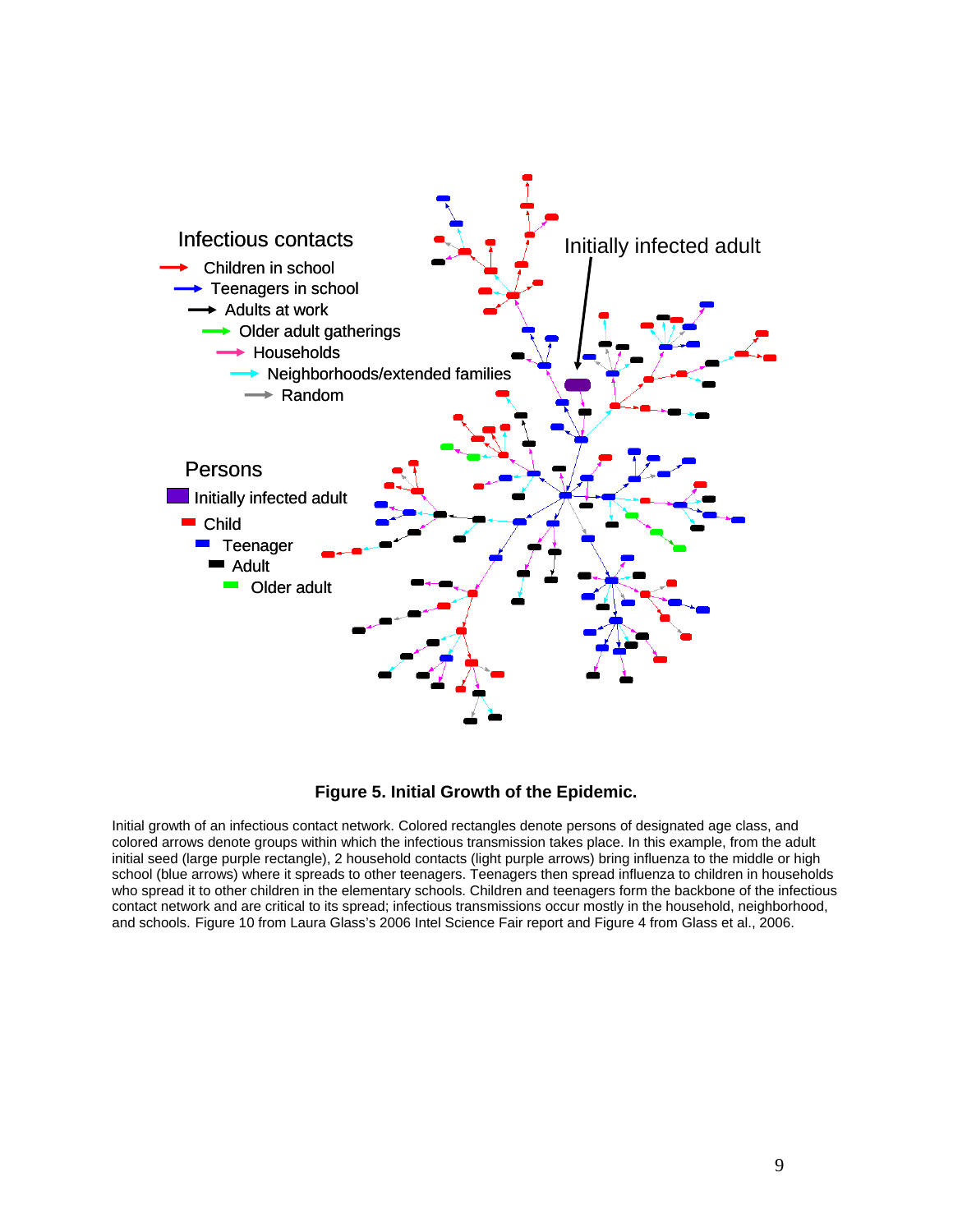



### **Figure 6. Targeted Social Distancing**

Unmitigated (dark blue), closing schools alone (pink), closing schools and keeping children and teens at home with 50% compliance (yellow) and 100% compliance (light blue), for a 1958-like infectivity (top, ID Factor 1.0) and a 1918 like infectivity (bottom, ID Factor 1.5). Figure 11 and 12 from Laura Glass's 2006 Intel Science Fair report.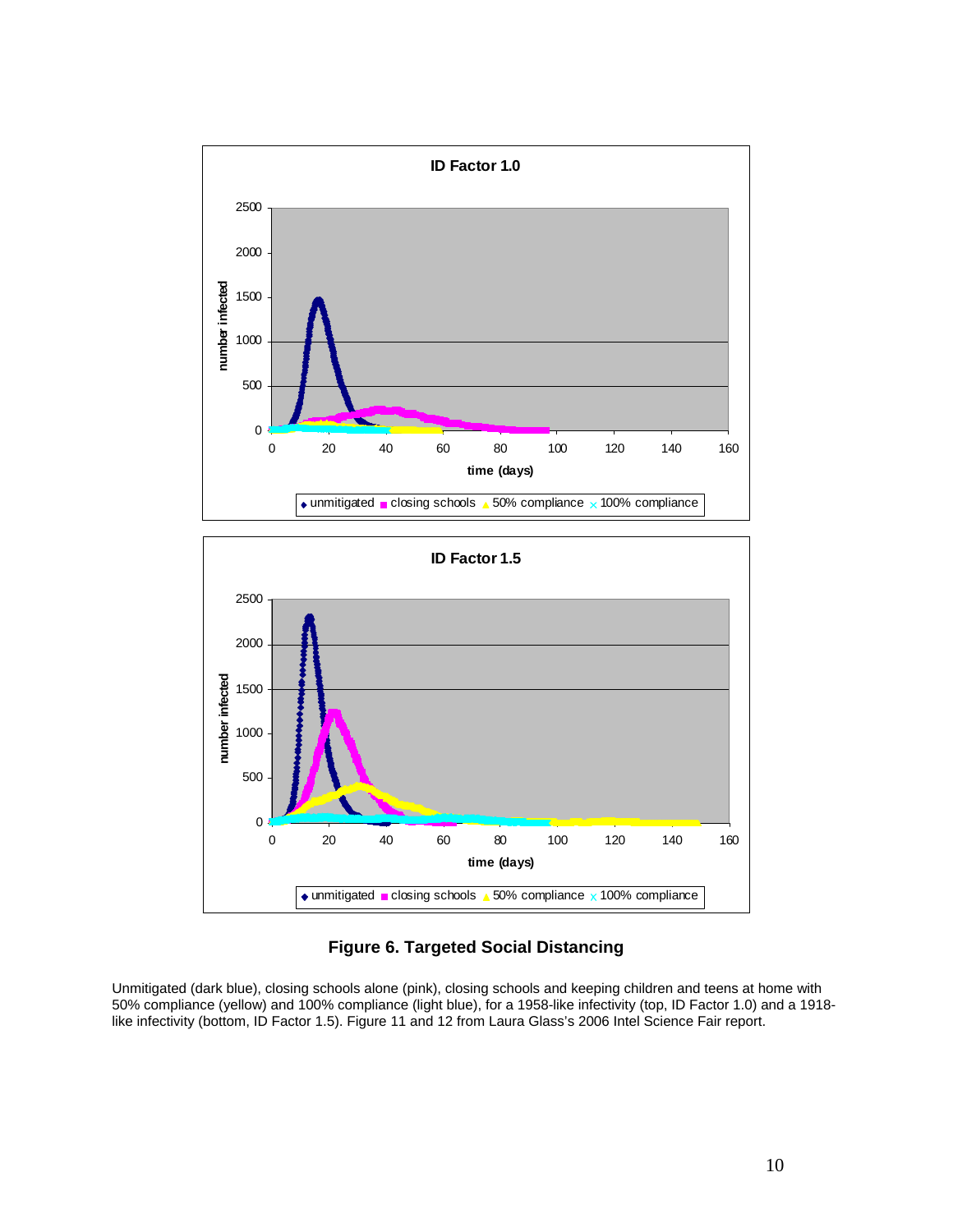**COMMUNICATING RESULTS THROUGH STANDARD PROFESSIONAL CHANNELS:** I worked our results into two staged reports for Secretary Chertoff's briefing (Joint NISAC-CIP/DSS, 2005a, 2005b). However, these and other sources gave many, many other recommendations. The scenario within the tabletop exercise on December 10, 2005, directed discussion to the large scale spread of the disease (entry into the US and then movement along transportation routes within our borders) and the limitations of effective mitigation due to the fact that vaccine was not available and that antivirals were in very limited supply. Resulting from the exercise, a \$7.1 billion request for emergency funding from Congress was introduced by the President to revitalize the pharmaceutical industry so that it could boost antiviral and vaccine production in the US.<sup>[12](#page-10-0)</sup> But antivirals and were not currently available in quantity<sup>10</sup> and vaccine would inevitably require time to produce once a virus was identified.<sup>[3](#page-1-5)</sup> As we had reasoned earlier through analogy with forest fires, trying to stop the large scale spread of the disease would inevitably fail and inflict devastating damage to the national and global economy. Our simple critical solution that targeted the social network at the community scale had not been heard. **Strike One.** I quickly wrote a Sandia report (much like a working paper at other institutions) and pushed it through review to allow unlimited pubic release (Glass et al, 2005a). I then submitted it to the rapid, high impact publication *Science*. Two weeks later it was rejected with the standard reply: "your manuscript was not given a high priority rating during the initial screening process … we feel that the scope and focus of your paper make it more appropriate for a more specialized journal." **Strike Two.** I then sought the help of high profile experts in the field, several of whom were getting their work in this field published quickly in *Science* (e.g. Longini et al., 2005). I sent our report to them with a cover letter explaining our results and asking if they would work with us to refine and publish jointly. They did not respond. **Strike Three**. It seemed we had struck out.

**USING THE SOCIAL NETWORK:** Professional standard channels had not worked. How was I to get our solution in front of the right people in the government, the ones who owned the problem? The government is a hierarchal institution whose operation is dictated by rules and protocol. But it is also composed of people with an informal social and influence network that stands apart from this hierarchy. I decided to use personal contacts and the social network. The previous summer at her aunt's house in Washington, DC, Laura had met Dr. Craig Hymes of the Department of Veterans Affairs (VA), Office of Public Health and Environmental Hazards. Dr. Hymes, an MD who also holds an MS in public health, had encouraged Laura to publish her study results. When I met Dr. Hymes later that summer he emphasized his encouragement of our work. We talked at length on the use of modeling within his world at the VA and the function of his Office: serendipitously, pandemics were under their purview at the VA. Maybe he could help. I sent our Sandia report to him and asked him to pass it on to whomever he thought should see it. He sent it immediately to nine colleagues, two of whom got back to me that day. These two contacts generated a set of intensive interactions along two separate but intertwined paths.

**CRITICAL PATHS:** The first path was through Dr. Carter Mecher, the VA's representative on the White House (WH) Homeland Security Council (HSC) Pandemic Implementation Plan (PIP) Writing Team. He responded immediately. This was the first thing he had seen that held a possible solution, wasn't just hand wringing over the lack of vaccine and pharmaceuticals. He sent it to Dr. Richard Hatchett, the team lead, and Dr. Hatchett contacted me. This was the first

<u>.</u>

<span id="page-10-0"></span><sup>&</sup>lt;sup>12</sup> See press release: [http://georgewbush-whitehouse.archives.gov/news/releases/2005/12/20051210-2.html.](http://georgewbush-whitehouse.archives.gov/news/releases/2005/12/20051210-2.html)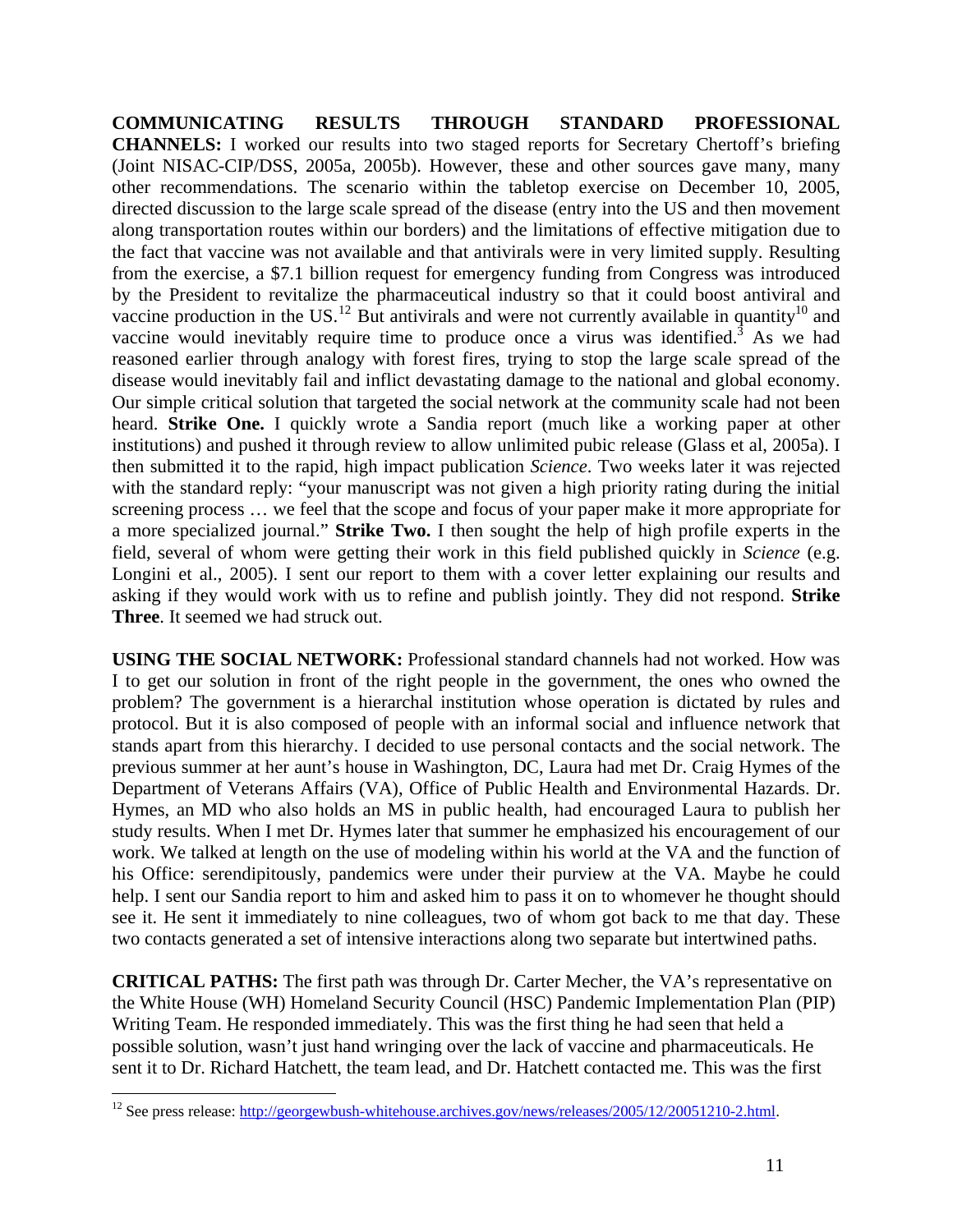thing that the he had seen that gave a direction and hope. I was then contacted by Dr. Rajeev Venkayya, the Senior Director for Biodefense Policy, HSC, and Special Assistant to the President for Biodefense: a meeting was scheduled for three weeks later when I would be in Washington DC on another project. The second path was through Vicky Davey, the Deputy Chief, Office of Public Health and Environmental Hazards (OPHEH) at the Veterans Administration (VA). Working on a doctorate degree at the Uniformed Services University of Health Sciences in addition to her normal duties, Vicky saw the usefulness of modeling in the formulation of policy. Vicky contacted me immediately. She wanted to define a set of critical issues surrounding the implementation of pandemic mitigation strategies and use our Loki model to evaluate them. We also set up a meeting while I would be in town.

**OBTAINING HIGH LEVEL ACCEPTANCE:** Over the next three weeks I worked evenings and late nights with the contacts at the WH-HSC-PIP to answer their questions on how the model worked, its foundations in the field of complexity, the modeling of complex systems, and the other problems to which we had applied the approach. Questions that arose during the day in their meetings would arrive via email or phone and I would respond, often modifying the model and setting off calculations that would hum away on my computer overnight.

- How sensitive were results to the social net? To disease manifestation?
- How sensitive to compliance? Implementation threshold? Disease infectivity?
- How did the model results compare to past epidemics and results from the models of others?
- Is there any evidence from past pandemics that these strategies worked?
- What about adding or "layering" additional strategies including home quarantine, antiviral treatment and prophylaxis, and pre-pandemic vaccine?

Meanwhile, Laura also continued her work. She found data within the literature for viral shedding and worked to represent it parametrically within the disease manifestation. She also revisited her formulation for the social network and, with additional expert solicitation, augmented the original base network with additional groups and details to see if they mattered. Over this short period we refined the model, roughed out its critical sensitivities, and defined the set of mitigation strategies for further evaluation. I then went to Washington DC and addressed the WH-HSC-PIP writing team. After a 4 hour presentation/interrogation/brain storming session in which many of the figures shown above were presented, we had changed the course of pandemic public policy and set a new direction.

**POLICY ACTUALIZATION:** Over the next year, an enormous amount of work was done across the nation that built on our results. While we continued to push with our model to answer questions such as those posed above, the WH-HSC-PIP instigated and coordinated a series of parallel efforts that laid the foundation for policy acceptance. Some of these efforts were:

• Our original report was expanded and published in the Centers for Disease Control and Prevention (CDC) online journal. This study included the accepted disease manifestation implemented by Laura and an evaluation of the influence of underlying social network topology and the base infectivity of the disease for effective design of targeted social distancing. For either an increased infectivity (to that of a 1918-like pandemic) or the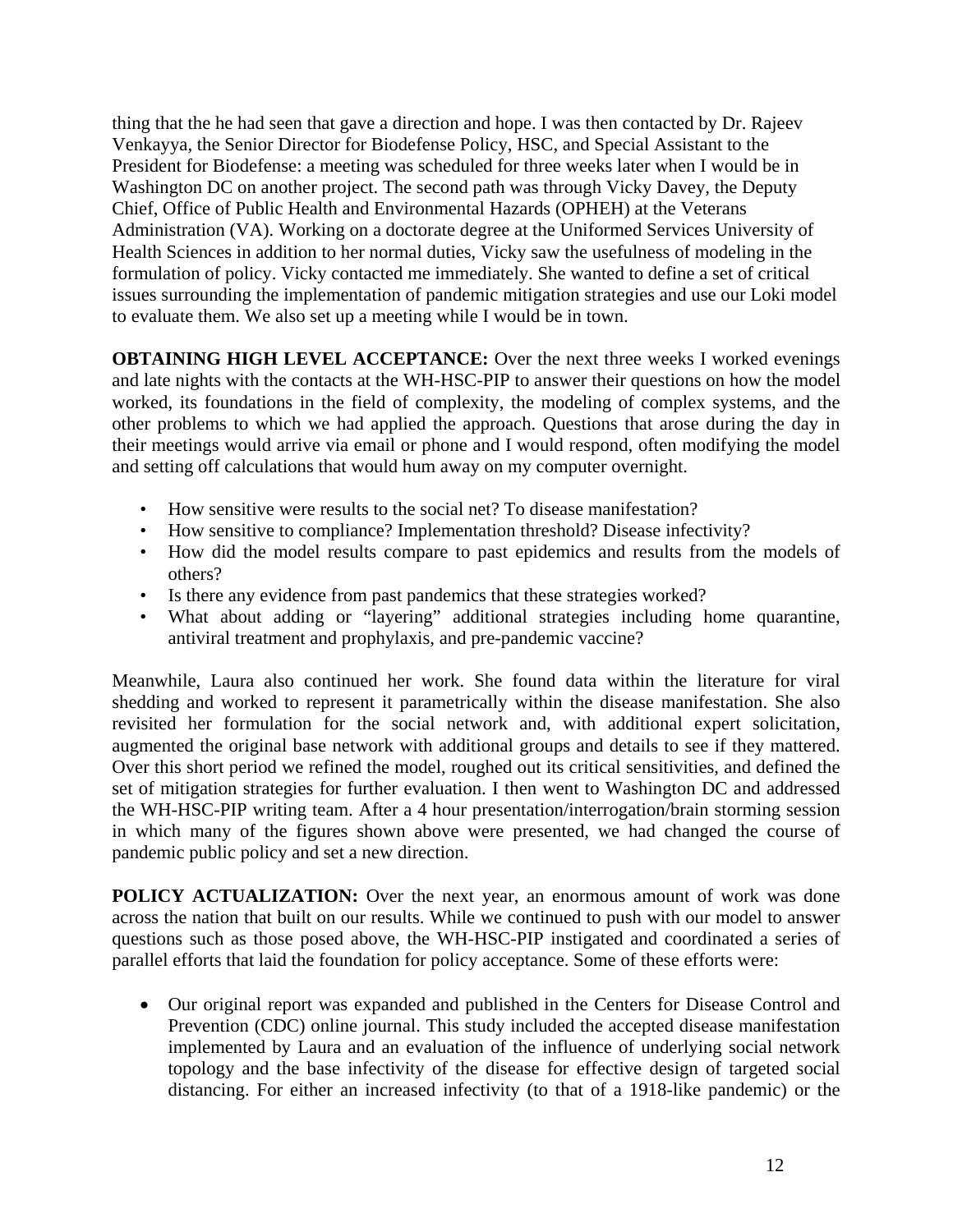unlikely proposition of equivalent transmission in each age class, it was shown that adults also needed to reduce their interactions within the community and at work for effective mitigation (Glass et al 2006). Laura, now in  $10<sup>th</sup>$  grade at Albuquerque High, entered her parts of the analysis in the 2006 Science Fair where she once again won the Grand Award at the New Mexico State Fair and third place in Medicine and Health at the INTEL International Science and Engineering Fair in Indianapolis, Indiana in May, 2006.

- The concept of Targeted Layered Containment or "TLC" based on our results was socialized across a set of critical governmental departments and institutions (e.g., Department of Health and Human Services, the VA, Department of Education, Department of Homeland Security, National Institutes of Health (NIH), and the CDC). The WH-HSC-PIP integrated our figures and results into a persuasive presentation that conveyed the strategy and our approach for arriving at it in a way that their audience would understand and be convinced.
- Our results were evaluated and corroborated by modelers within the Models of Infectious Disease Agents Study (MIDAS) group funded by NIH. This group used several different modeling techniques to evaluate a suite of scenarios and mitigation strategy combinations that we helped the WH-HSC-PIP to design (Halloran et al., 2008).
- The triggers and whistles for implementing and rescinding community mitigation measures were systematically evaluated with Vicky Davey, the Deputy Chief Officer of OPHEH, as part of her PhD work. The best trigger was found to be no more than 10 diagnosed cases within the local community while the best rescinding whistle was 0 new cases within two reproductive periods of the virus strain. If cases did recur, strategies resumed at the 10 case trigger thwarted epidemic recurrence. (Davey et al., 2008a).
- The robustness of mitigation strategy policies to uncertainty and the identification of critical enablers of system resilience were also methodically evaluated with Vicky Davey. We systematically simulated a broad range of pandemic scenarios and mitigation strategies and evaluated illness and societal burden for alterations in social networks, illness parameters, and intervention implementation. For a 1918-like pandemic, the best strategy minimized illness to  $\langle 1\% \rangle$  of the population, combining network-based (e.g. school closure, social distancing of all with adults' contacts at work reduced), and casebased measures (e.g. antiviral treatment of the ill and prophylaxis of household members). We found the choice of this best strategy to be robust to removal of enhanced transmission by the young, additional complexity in contact networks, and altered influenza natural history including extended viral shedding. Administration of 50% effective pre-pandemic vaccine to 7% population (age-group or randomly targeted) coverage (current US H5N1 vaccine stockpile) had minimal effect on outcomes. In order of importance, mitigation success depends on rapid strategy implementation, high compliance, regional mitigation, and rigorous rescinding criteria; these are the critical enablers for community resilience (Davey et al., 2008b).
- Laura Glass developed a comprehensive survey-based method to characterize the social contact network for the potential transmission of influenza and then applied the method to school-aged children and teenagers in the Albuquerque School System. Results confirmed that high-school students may form the local transmission backbone of the next pandemic. Closing schools and keeping students at home during a pandemic was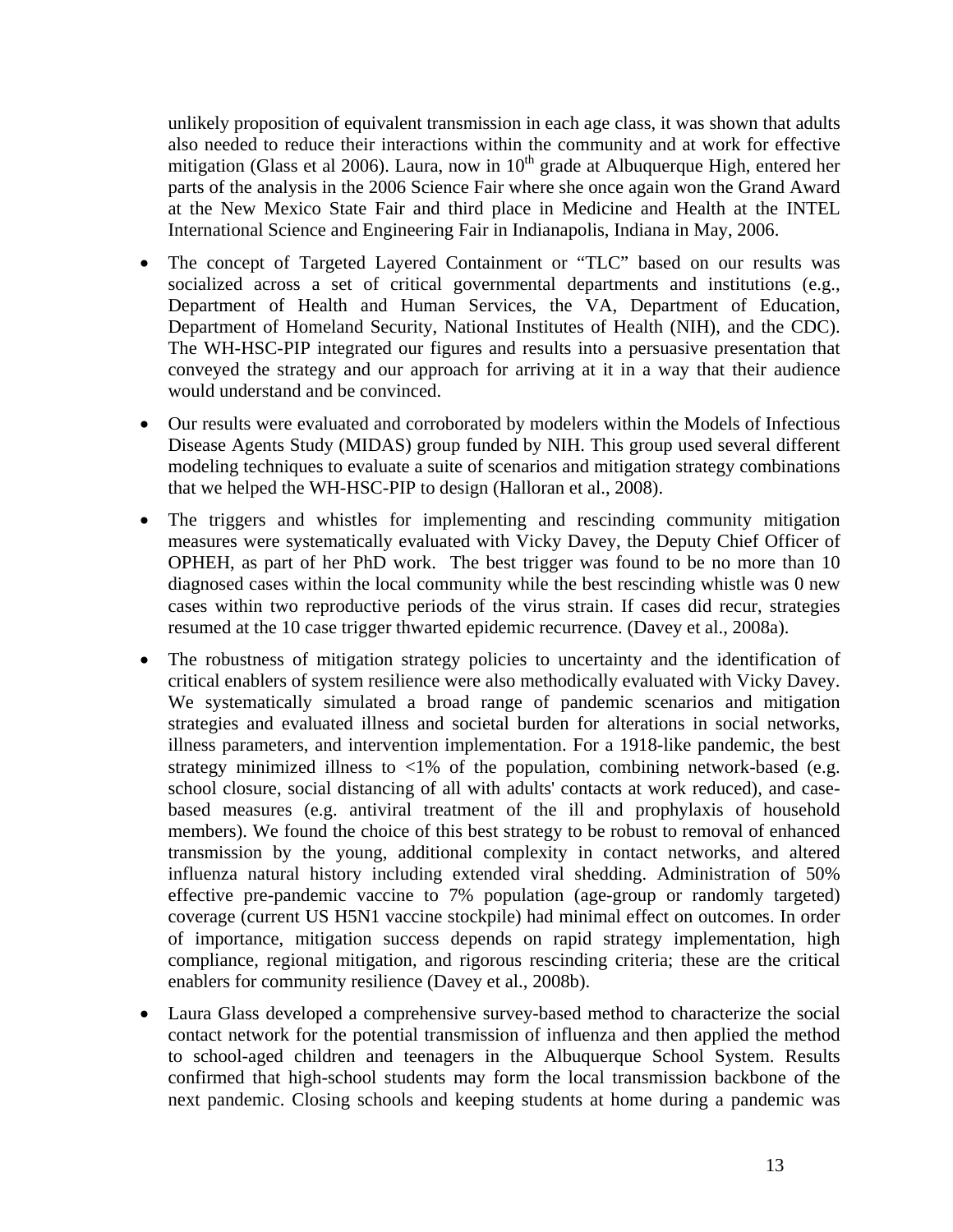shown to remove the transmission potential within these age groups and would thus be effective at thwarting influenza spread within a community. These results were entered by Laura in the College Boards's Young Epidemeology Scholars Competition in Spring 2007 and subsequently published in BioMed Central Public Health where it quickly became a "highly accessed" paper on their site (Glass and Glass, 2008).

- A comprehensive study two-year study of the influence of pandemics on critical infrastructure and the economy was conduced by NISAC. This study utilized many independent models that were applied to parts of the problem and integrated to yield an approximate picture (NISAC, 2007).
- A review of all modeling results was conducted by the Institute of Medicine (IOM) in October 2006 for independent evaluation. After listening to presentations by myself, the MIDAS modelers, and several others, the IOM issued a letter report supporting the implementation of TLC as interim policy for pandemic influenza (IOM 2006a,b).

On February 1, 2007 the CDC published its "Interim Pre-Pandemic Planning Guidance: Community Strategy for Pandemic Influenza Mitigation in the United States--Early, Targeted, Layered Use of Nonpharmaceuticial Interventions" (CDC, 2007) founded on our work and the concept of TLC: you can stop the transmission of a deadly virus by disrupting the social contact network on which the disease spreads. While many of the studies mentioned above did not reach publication ahead of the CDC's guidance, their results were made use of in the process. Work continues on community strategies for pandemic influenza mitigation that spans from research to policy formation to policy implementation, here in the US and across the globe. Now in 2009, with the rise of the novel influenza virus H1N1 reaching pandemic proportions, the guidance is being put to the test and refined as ambiguities are identified.

# **3 CASOS ENGINEERING**

In the summer of 2007, a group of staff at Sandia lead by myself and colleague Arlo Ames began to chart a roadmap for "Complex Adaptive Systems of Systems" or CASoS, initially as a way to pull together two separate scientific and engineering disciplines: "Complex Adaptive Systems" and "Systems of Systems". After a number of discussions that focused on definition, Arlo realized that what we were really interested in was influencing CASoS, solving problems within CASoS, or designing CASoS themselves. We all immediately agreed and the *CASoS Engineering Initiative* was born at Sandia (Glass et al., 2008).

The pandemic story presented above is an example of the type of problem and problem solving approach that we desire to formalize and then apply to systems ranging from the global energy system, to megacities, to health care networks, to just about every system that is important for human society, all of which are CASoS. For the pandemic influenza modeling, we were dealing with a large complex adaptive system, a CASoS: a global pandemic raging across the human population within a highly connected world (social, economic, political). The CASoS for the pandemic problem can be defined as: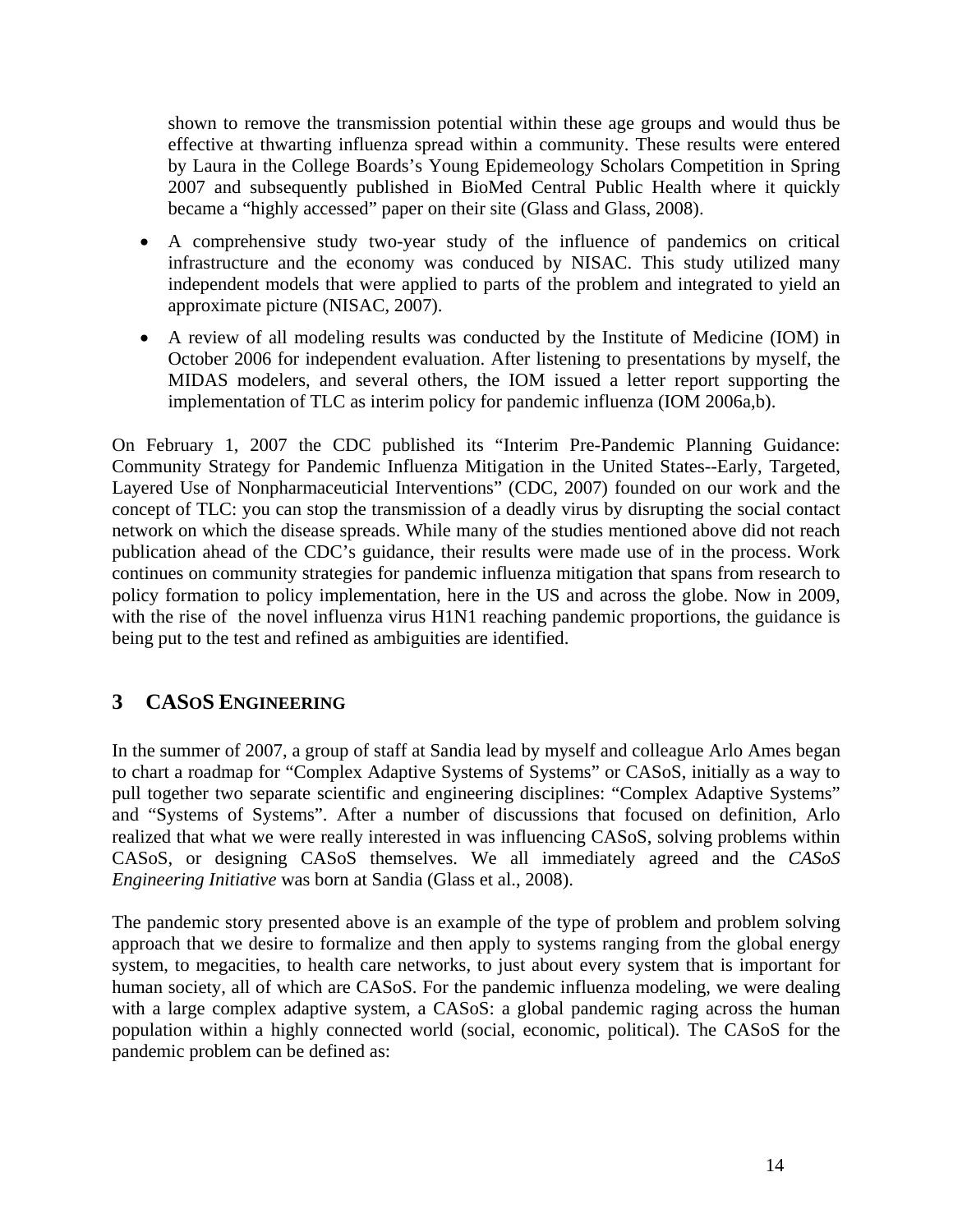- **System:** Global transmission network composed of person to person interactions beginning from the point of origin (within coughing distance, touching each other or surfaces)
- **System of Systems:** People belong to and interact within many groups households, schools, workplaces, they move within their environment at multiple scales (local to regional to global), and the policies of health care systems, corporations and governments place controls on interactions
- **Complex:** Many, many similar components (billions of people on the planet) and groups
- **Adaptive:** Each culture has evolved different social interaction processes, each will react differently and adapt to the progress of the disease, this in turn causes the change in the pathway and even the genetic make-up of the virus

The uncertainties in defining and modeling this CASoS seem overwhelming. But by analogy with other CASoS, their problems, their solutions, we defined the critical problem to solve (how to stop its spread locally with the least social and economic impact) and applied a generic approach for modeling and simulation (Loki's networks and agents). The questions that we then set out to answer were:

- What is the best mitigation strategy combination? (**choice**)
- How robust is the combination to model assumptions? (**robustness of choice to model uncertainty**)
- What is required for the choice to be most effective? (**critical enablers of system resilience**)

These three questions form the basis of nearly every CASoS Engineering problem and are central to our formalization of the *CASoS Engineering Framework*, a work in progress (Ames et al., 2009). The Framework is an attempt to capture the essence of past and current successful efforts, while avoiding pitfalls common to many modeling and simulation efforts. Development and refinement of the CASoS Engineering Framework is being accomplished through focus on high priority, specific applications while keeping an eye on general patterns that can provide high leverage to future activities.

While modeling lies at the heart of the policy engineering we conducted for the pandemic problem, the actualization of this policy required interaction, drive, serendipity, hard work, and advocacy for the use of models to select robust policy in the face of great uncertainty. Recognizing that the government itself is a CASoS, I used the social network to gain access to the critical people with influence; 2 degrees of separation between myself and people who owned the problem and 4 degrees of separation to the Senior Director for Biodefense Policy, HSC, and Special Assistant to the President for Biodefense. The WH-HSC-PIP were old hands at this game and used these same CASoS concepts (social network, influence network, critical people) to actualize the TLC policy in short time, roughly a year. The effort on everyone's part was immense; we were preparing to thwart the potential devastation of a deadly pandemic that could begin at any time. The engineering we were doing mattered, this was the type of problem that *CASoS Engineering Initiative* should address.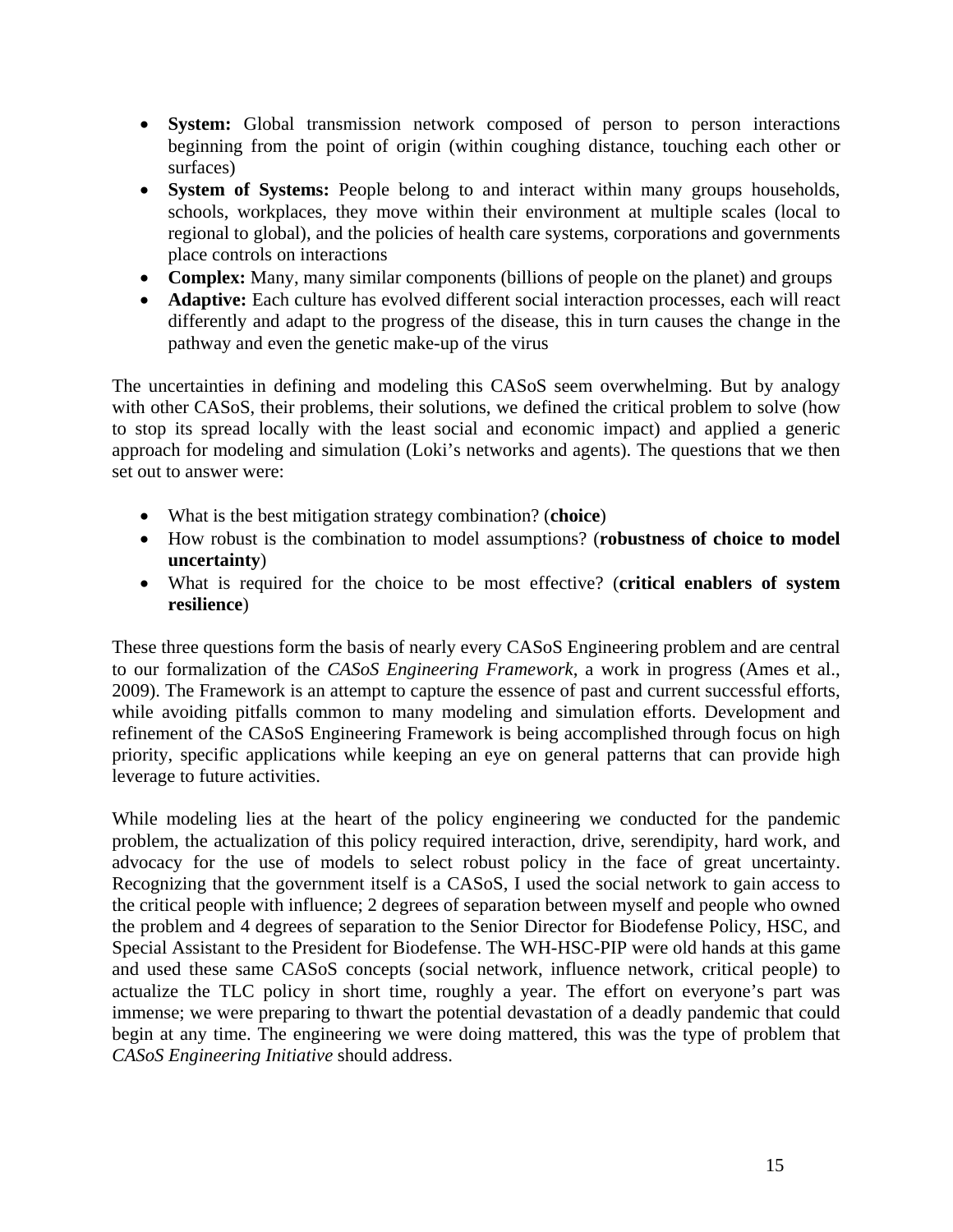# **4 CONCLUSION**

As scientists and engineers, we often wish that our work would have the impact that we believe it warrants. We are trained to do our research, write our papers, present them, publish them and then hope for impact. After many years of participating in this process, I believe this is not the approach we should always take (or be training students to always take). Much more is required for our work to influence the world around us. I have recounted the story of our involvement in influencing the US policy for response to an influenza pandemic in the formative period from the Fall 2005 through Spring 2006. This story combines modeling and the standard publication of results with the use of models to motivate and influence those who are actively working to formulate appropriate policy. Reflecting on this entire process in this and other applications has led myself and colleagues to a recognition that nearly all the systems that we wish to influence can be categorized as Complex Adaptive Systems of Systems or *CASoS* and that *CASoS Engineers* must do more than just the modeling to achieve their goals.

# **5 ACKNOWLEDGEMENTS**

Many people played critical roles in the story I recounted here. Without them, our work would have gone nowhere. In the order of appearance they were: Walter Beyeler (SNL), Laura Glass (now Grinnell College), Dr. Craig Hymes (now FDA), Victoria Davey (VA), Dr. Carter Mecher (WH-HSC), Dr. Richard Hatchett (WH-HSC), Dr. Rajeev Venkayya (WH-HSC), Jason Min (SNL), Arlo Ames (SNL). Finally I must also thank Louise Maffitt (NMTech) for her expert help to convey this story with linguistic vigor.

# **6 REFERENCES:**

Ames, A.L., R.J. Glass, W.E. Beyeler, et al., CASoS Engineering Framework and the Process of its Application, (SNL paper in review), 2009.

CDC: Interim Pre-Pandemic Planning Guidance: Community Strategy for Pandemic Influenza Mitigation in the United States--Early, Targeted, Layered Use of Nonpharmaceuticial Interventions, February, 2007. [[http://www.pandemicflu.gov/plan/community/community\\_mitigation.pdf](http://www.pandemicflu.gov/plan/community/community_mitigation.pdf)]

Davey, V.J., and R.J. Glass, Rescinding Community Mitigation Strategies in an Influenza Pandemic, *Emerging Infectious Diseases*, Volume 14, Number 3, March 2008a. [<http://www.cdc.gov/eid/content/14/3/365.htm>]

Davey, V.J., R.J. Glass, H.J. Min, W.E. Beyeler and L.M. Glass, Effective, Robust Design of Community Mitigation for Pandemic Influenza: A Systematic Examination of Proposed U.S. Guidance, *PLoSOne*, 3(7): e2606. doi:10.1371/journal.pone.0002606, 2008b. [[http://www.plosone.org/article/fetchArticle.action?articleURI=info:doi/10.1371/journal.pone.0002606\]](http://www.plosone.org/article/fetchArticle.action?articleURI=info:doi/10.1371/journal.pone.0002606)

Glass, L.M., and R.J. Glass, Social contact networks for the spread of pandemic influenza in children and teenagers, *BMC Public Health*, BMC Public Health, 8:61, doi:10.1186/1471-2458-8-61, February 14, 2008. [\[http://www.biomedcentral.com/1471-2458/8/61](http://www.biomedcentral.com/1471-2458/8/61)]